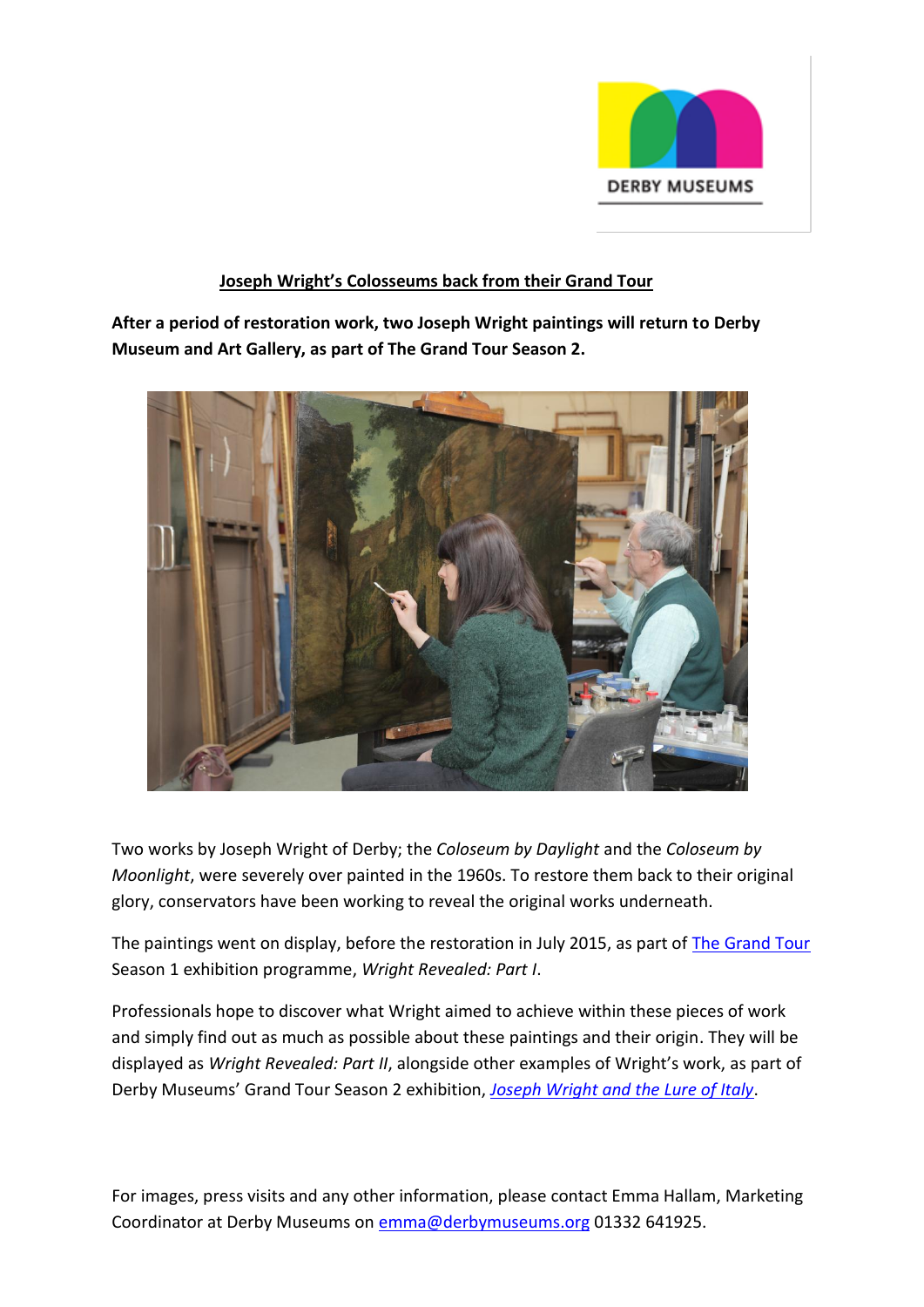This interlude in the main exhibition will be the first opportunity for the public to see the paintings uncovered and as Wright intended them to be seen. In addition to this, the public will be given a unique opportunity to understand and learn about the conservation work that went into revealing these lost elements.

# **Lucy Bamford, Senior Fine Art Curator said:**

"The return of the paintings is really exciting. The work of the conservators has transformed these pictures and revealed many hitherto hidden details. The composition of the *Colosseum, by Moonlight* in particular, is very different from the scene as we knew it before. After their display prior to restoration last summer, we're delighted to be welcoming visitors back to see the paintings afresh. The re-introduction of the paintings into the catalogue of Wright's work will add to our understanding of the artist, and the techniques behind these and other late works."

# **Tony Butler, Executive Director said:**

"Showing these paintings in this transformed state is a fitting finale to the Grand Tour programme. We're incredibly fortunate to have been able to undertake this work: the treatment required is time-consuming and expensive, so this project has been something of a unique opportunity for Derby Museums, made possible through the generous support of The Pilgrim Trust and The Friends of Derby Museums."

The paintings themselves first arrived at the museum in 1960 as a donation form Colonel J.G Burton Borough of Chetwynd Park in Shropshire. Amongst the collection donated are paintings that are now main features within the Museum & Art Gallery. In contrast to this the *Colosseum, by Moonlight* and the *Colosseum, by Daylight* were so badly damaged that they remained in the museum stores, regardless of them being the only surviving examples (out of at least four documented paintings) of this famous Italian landmark made by Wright.

Wright travelled to Italy late in life and his trip was one of artistic study as well as also being his honeymoon. During Wright's trip, he dedicated himself to creating sketches of Roman culture, more specifically, its people, ruins and glorious surrounding countryside. The *Colosseum, by Moonlight* and its daylight companion date from the post Italian period and were exhibited at the Royal Academy in London, in 1789. They do not appear to have sold and it was only during an auction of the remains of Wright's studio in 1801 that they were finally bought by Thomas Borrow, formerly of Castlefields House in Derby.

An entry in the sale catalogue described both paintings fully, as 'The Colosseo at Rome with Figures, a highly finished View of this grand and interesting Monument of Antiquity' and 'A View of Ditto by Moonlight, with a Figure of a Friar at his evening Devotion to the Virgin'.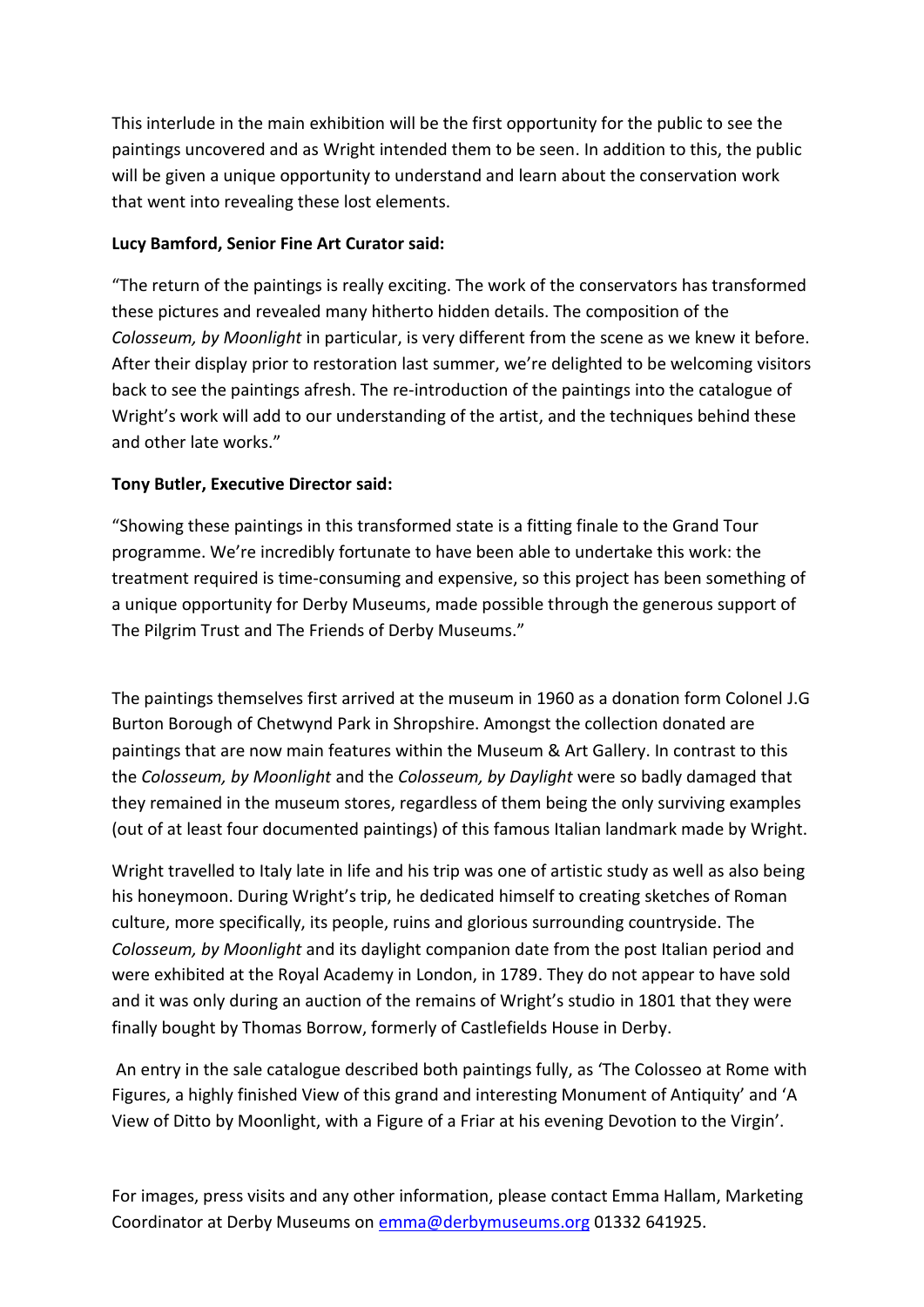The paintings, as we see them now, do retain many of these intricate details but cannot be described as 'highly finished'. Both paintings were damaged from a combination of age, lack of care and the over painting they have both received from a restorer which left them unrecognisable as Wright's work.

**See The** *Colosseum by Daylight* **and The** *Colosseum by Moonlight* **from 23 April to 12 June**, as part of Derby Museums' [Grand Tour](http://www.thegrandtour.uk.com/) exhibition, *[Joseph Wright and the Lure of Italy](http://www.derbymuseums.org/events/lureofitaly/#.VxTkl9JdU59)*, at Derby Museum and Art Gallery.

### **ENDS**

### **NOTES TO EDITORS**

#### **Derby Museums**

Founded in 2012, Derby Museums Trust is an independent charitable trust which is responsible for the rich cultural and creative history of Derby. It manages three sites across the city, the Museum and Art Gallery, Pickford's House and The Silk Mill, and holds and curates all the art and collections within them, including the world's largest collection of paintings by Joseph Wright of Derby.

The Trust's aim is to bring as many of the objects and treasures in the collections into the public domain as is practically possible and present them in ways that delight and inspire, via education and learning programmes, events and exhibitions, in order to share knowledge and inspire creativity and making amongst the people of Derby.

As a charitable trust, Derby Museums relies on funding and grants from organisations and donations from businesses and the general public, all of which is gratefully received in order to ensure that admission to the museums remains free for all.

### **Derby Silk Mill – Museum of Making**

Derby Museums has secured a first round pass for major grant funding of £9.4m from the Heritage Lottery Fund, £2.5m from Arts Council England and £4m from Derby City Council of a £16.4m development to create Derby Silk Mill – Museum of Making. The project will open up the whole of the Silk Mill, creating beautiful spaces to inspire our visitors and will provide access to 100% of Derby Museums' collections of Making and Social History. The new museum will have our communities at its heart and be uniquely co-produced with the people of Derby over the next few years.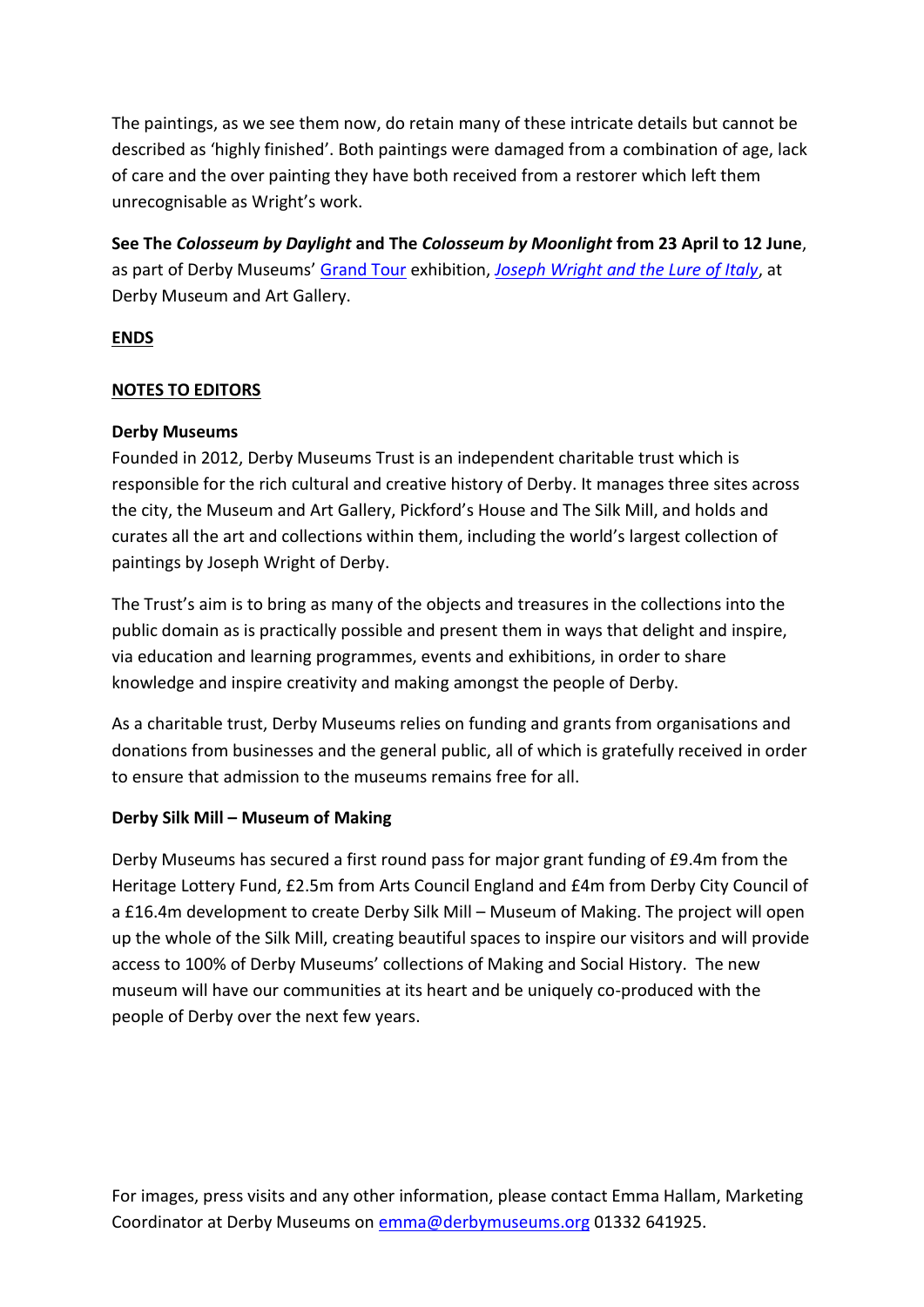# **Arts Council England**

Derby Museums has been funded by Arts Council England since 2012 to deliver improved museum facilities and services in Derby. From April 2015 Derby Museums in a consortium with Nottingham Museums and Galleries has become one of 21 Major Partner Museums in England.

[http://www.artscouncil.org.uk/funding/apply-funding/funding-programmes/major-partner](http://www.artscouncil.org.uk/funding/apply-funding/funding-programmes/major-partner-museums-2015-18/)[museums-2015-18/](http://www.artscouncil.org.uk/funding/apply-funding/funding-programmes/major-partner-museums-2015-18/)

### **NOTES: The Grand Tour**

The Grand Tour partnership of Nottingham Contemporary, Chatsworth House, Derby Museums and The Harley Gallery, together with Experience Nottinghamshire and Visit Peak District & Derbyshire, is a groundbreaking example of cultural tourism that aims to showcase the region's diverse richness of art, architecture and landscape to a new generation of local, national and international visitors. Funding for The Grand Tour was awarded to Nottingham Contemporary as part of the joint Arts Council England and VisitEngland Cultural Destinations programme, which supports arts and cultural organisations to work with the tourism sector to deliver projects that aim to maximise the impact arts and culture has on local economies, with further support from the D2N2 Local Enterprise Partnership.

[www.thegrandtour.uk.com](http://www.thegrandtour.uk.com/)

### **Nottingham Contemporary**

Nottingham Contemporary is a leading international art gallery with a strong local sense of purpose. It is the flagship contemporary visual arts venue in the East Midlands, presenting four exhibitions a year in an iconic building in Nottingham's Lace Market, designed by Caruso St John. Since it opened in November 2009 it has presented one of the most highly regarded contemporary art programmes in the UK to a large and diverse audience. It is committed to learning at all levels. Its pioneering, cross-disciplinary public programme is funded by The University of Nottingham and Nottingham Trent University. It also works with schools, colleges, community groups, families and young people. Nottingham Contemporary's principal funders are Arts Council England and Nottingham City Council. [www.nottinghamcontemporary.org](http://www.nottinghamcontemporary.org/)

### **Chatsworth**

The house is renowned for the quality of its art, landscape and hospitality. Home of the Cavendish family since the 1550s, it has evolved through the centuries to reflect the tastes,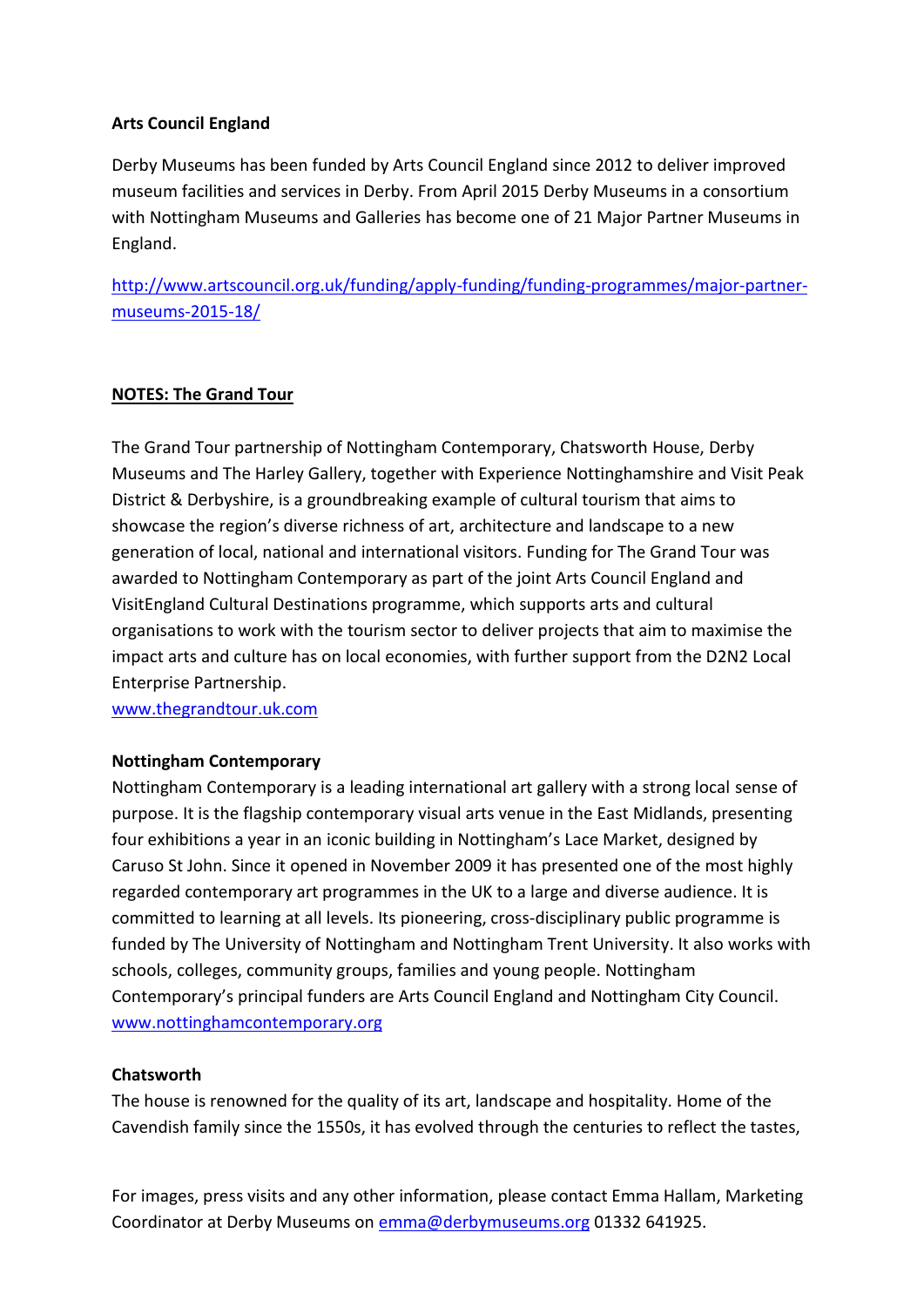passions and interests of succeeding generations. Today Chatsworth contains works of art that span 4000 years, from ancient Roman and Egyptian sculpture, and masterpieces by Rembrandt, Reynolds and Veronese, to work by outstanding modern artists, including Lucian Freud, Edmund de Waal and David Nash. The garden is famous for its rich history, historic and modern waterworks and sculptures, the Victorian rock garden and the maze. Younger visitors also enjoy the farmyard and adventure playground and the 1000 acre park is open every day.

[www.chatsworth.org](http://www.chatsworth.org/)

#### **The Harley Gallery**

The Harley Gallery is where old and new come together. It has a national reputation for excellence and innovation, aiming to widen participation and develop understanding of the work of practicing artists and makers. Situated on the ducal estate of Welbeck in North Nottinghamshire, the gallery is easily accessible from both the A1 and M1. The three gallery spaces show exhibitions of contemporary visual art and craft which change 5 times a year, alongside a gallery shop, recognized by the Crafts Council as a quality retail outlet. In 2016, The Harley will open a further exhibition space dedicated to showing objects from The Portland Collection of fine and decorative arts built up by the Dukes of Portland and their families who have lived at Welbeck for over 400 years.

[www.harleygallery.co.uk](http://www.harleygallery.co.uk/)

#### **Arts Council England**

Arts Council England champions, develops and invests in artistic and cultural experiences that enrich people's lives. We support a range of activities across the arts, museums and libraries – from theatre to digital art, reading to dance, music to literature, and crafts to collections. Great art and culture inspires us, brings us together and teaches us about ourselves and the world around us. In short, it makes life better. Between 2015 and 2018, we plan to invest £1.1 billion of public money from government and an estimated £700 million from the National Lottery to help create these experiences for as many people as possible across the country.

[www.artscouncil.org.uk](http://www.artscouncil.org.uk/)

#### **Experience Nottinghamshire**

Experience Nottinghamshire is the destination management organisation responsible for driving leisure and business visitors to the county. It also manages the city's gold awardwinning tourism centre. Tourism in Nottinghamshire is estimated to be worth around £1.55 billion to the local economy and supports 51,500 jobs. Experience Nottinghamshire is led and funded by the private sector with support from Nottingham City Council and Nottinghamshire County Council. It also works in partnership with VisitEngland and